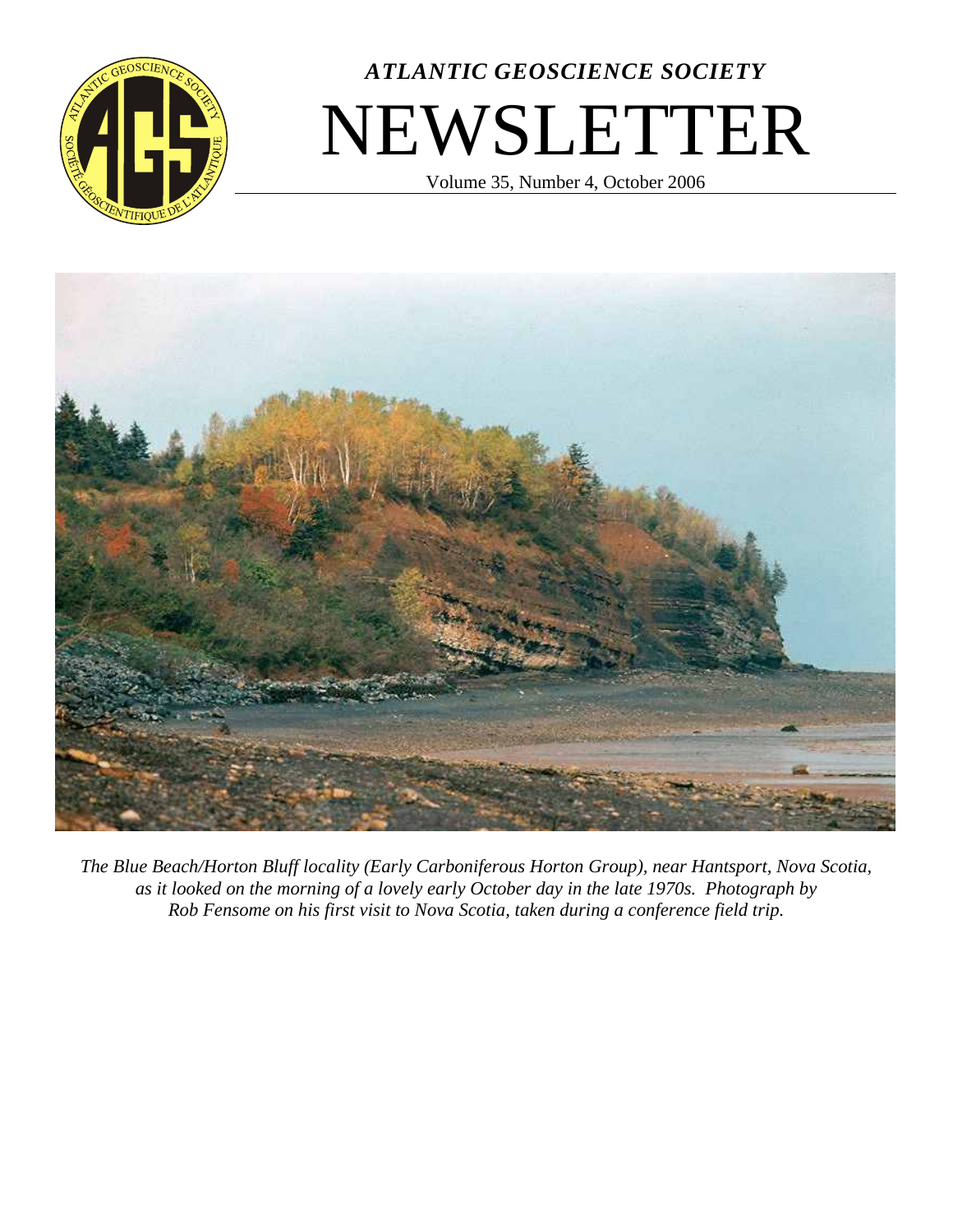# **PRESIDENT'S FORUM**

| <b>PRESIDENT'S FORUM. 2</b> |  |
|-----------------------------|--|
|                             |  |

#### **AGS ACTIVITIES**

| AGS 33 <sup>rd</sup> Colloquium and Annual             |  |  |
|--------------------------------------------------------|--|--|
| General Meeting. $\dots \dots \dots \dots \dots \dots$ |  |  |

AGS-APICS Speaker Tour. . . . . . . . . . 2

AGS Link with the Photographic Guild of Nova Scotia.. . . . . . . . . . . . . . . 3

#### **REGIONAL NEWS AND UPDATES**

Acadia University. . . . . . . . . . . . . . . . . 5

University of New Brunswick. . . . . . . . . 6

#### **AWARDS AND NOMINATIONS**

Call for Applications Mary-Claire Ward Geoscience Award. . 6

Call for Nominations AGS Distinguished Scientist Award. . . . 7 AGS Distinguished Service Award. . . . . 7

**UPCOMING EVENTS**. .... .... .... ... 8

The deadline for submissions to the next issue is December 22, 2006. Please send articles or feedback to:

John Shimeld, AGS Newsletter editor Geological Survey of Canada (Atlantic) P.O. Box 1006, Dartmouth, NS B2Y 4A2 (902) 426-6759 [John.Shimeld@nrcan.gc.ca](mailto:John.Shimeld@nrcan.gc.ca)

Production of this newsletter is by Nelly Koziel.

#### Greetings from the beautiful Annapolis Valley! It seems all of Atlantic Canada has been enjoying a wonderful Fall with plenty of warm, sunny days and ample opportunities for field trips.

The 2007 AGS Annual Meting and Colloquium in Moncton is fast approaching. I would urge all members to begin thinking in earnest about special sessions and workshops that might be appropriate for the conference. If you have any ideas please get in touch with Reg Wilson ([reg.wilson@gnb.ca](mailto:)) or Mike Parkhill ([michael.parkhill@gnb.ca](mailto:)) as soon as possible.

One item I think that should be of interest to all members is exploring methods of attracting new participants to AGS Colloquiums. It is my opinion that the Colloquium would benefit greatly from an increased presence of industry. Given the very strong undergraduate and graduate student presence at past conferences, and the current strength of the resource sector, it would seem to me that the Colloquium also represents an opportunity for employers to meet prospective employees! In the past we have discussed a variety of initiatives including an industry-funded student breakfast/meet and greet, and an evening job fair.

If you have any ideas or comments please do not hesitate to get in touch with me!

*Ian Spooner* [Ian.Spooner@acadiau.ca](mailto:ian.spooner@acadiau.ca)

# **AGS ACTIVITIES**

--------------------------------------------------------------------------------------------------

## AGS 33<sup>rd</sup> Colloquium and Annual General Meeting

## **CALL FOR PROGRAM THEMES**

The  $33<sup>rd</sup>$  annual AGS Colloquium and Annual General Meeting will be held at the Delta Beauséjour Hotel in Moncton, New Brunswick on February 2-3, 2007. In addition to the usual general session on current research in the Atlantic provinces (or elsewhere!), we normally feature a Friday afternoon workshop and one or more special sessions during Saturday.

Anyone with ideas or proposals for special sessions or workshops and a willingness to assemble a roster of presenters, should contact Reg Wilson ([Reg.Wilson@gnb.ca](mailto:reg.wilson@gnb.ca)) or Mike Parkhill (Michael.Parkhill@gnb.ca) as soon as possible.

A formal call for abstracts, and more information on registration, fees, etc., will follow at a later date. We hope to see you all in Moncton!

\*\*\*\*\*\*\*\*\*\*

## **AGS-APICS SPEAKER TOUR**

The society in conjunction with the Atlantic Provinces Council on the Sciences, is supporting Dr. Phil McCausland, Postdoctoral Fellow, Department of Earth Sciences, University of Western Ontario on a lecture tour of the Atlantic region for 2006-07. He is preparing to give talks on two subjects: "Where was the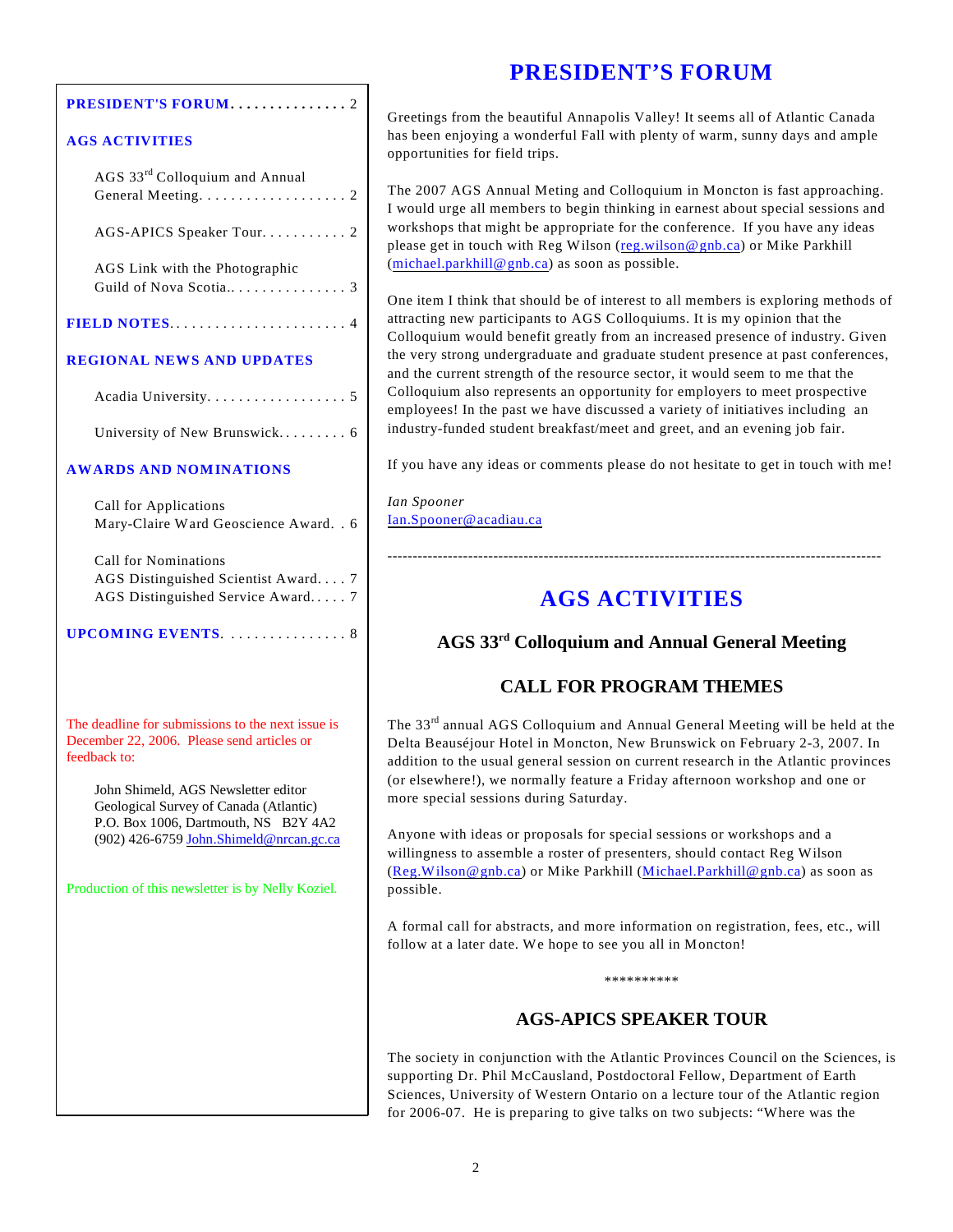Iapetus Ocean born? Tectonics and paleogeography of the Precambrian-Cambrian transition in Laurentia and beyond" and "Coherent regional rotations in modern and ancient orogens: Recognition of rigid crustal behaviour during orogenesis". This year (2006) he will be at Dalhousie University on October 26<sup>th</sup>, Saint Francis Xavier on October  $30<sup>th</sup>$  and Acadia on October  $31<sup>st</sup>$ . He'll be returning to the Maritimes in February 2007 when he hopes to give talks at Saint Mary's and Memorial universities. If you are near any of these venues, plan to attend his talks. Phil is a member of the AGS and comes highly recommended.

*Peter Wallace* [Peter.Wallace@dal.ca](mailto:peter.wallace@dal.ca)

#### **\*\*\*\*\*\*\*\*\*\***

#### **AGS AND THE PHOTOGRAPHIC GUILD OF NOVA SCOTIA**

AGS has loosely sponsored a field trip for the Photographic Guild of Nova Scotia for the past six years, with a clear trend of increasing interest from Guild members. The idea is less to provide an opportunity for the photographers to shoot images (its hard to arrange for good lighting for a trip scheduled well in advance) than to show off places that we geologists find interesting and photogenic. It is also a great opportunity to explain some geology so that Guild members are more sensitive to shooting images that are scientifically meaningful ... and potentially that we can use in outreach projects. But many Guild members come just for a fun excursion, and that's fine too.



*Windsor Gypsum at Cheverie Causeway, interbedded with organic-rich brown carbonate beds (seen in the foreground). The white gypsum makes an interesting visual contrast with blue sky, green vegetation and orange-brown sand (photo: Bill MacMillan).*

In 2005 the trip was to Blue Beach, near Hantsport, on the first Saturday in September. It was a beautiful sunny day, but due to scheduling around the tides, the lighting was not ideal. The leaders were myself, Deborah Skilliter of the Nova Scotia

Museum, and Chris Mansky of the Blue Beach Museum. Another couple of geologists, Bill MacMillan (GSC Atlantic) and Tracy Webb (Horton High School) also showed up to help explain the geology. Chris, who runs the Museum with partner Sonja Wood, is the local expert and was most generous in sharing his time and expertise with the group. Chris explained aspects of the local botany, archaeology, and geology to participants.



*The spectacular unconformity at Rainy Cove separating almost vertical Horton Group rocks below and Wolfville Formation above. This exposure is reminiscent of the famous unconformity at Siccar Point south of Edinburgh, Scotland, which inspired James Hutton in the late 18<sup>th</sup> Century to discover "deep time" (a story well told in Jack Repchek's book The Man Who Found Time) (photo: Rob Fensome).*

Thanks in no small part to the efforts of Chris, the rocks at Blue Beach are becoming increasingly renowned for the trove of fossil riches that the Fundy tides are revealing. These riches include fossil fishes and remains of some of the oldest known trees, and trackways of some of the earliest tetrapods. Several of these fossil types were found as we photographed along the beach as the tide regressed. Other features of photographic interest include ripple marks, raindrop imprints, mudcracks, gently folded strata, and nice arrays of colours provided by the different rock types, beach materials, green algae and a white sandstone sea stack.

For the 2006 trip, Deborah Skilliter and I had planned to take the photographers to Tancook Island; and John Waldron kindly consented to take Deborah and I there on an exploratory mission in August. However, for reasons of limited Saturday ferry service and rugged terrane, we realized that we needed greater planning time for such a trip ... so "plan B" involved a trip to the Noel Shore on  $30<sup>th</sup>$  September, with geologists Hans Wielens and Neil Downey accompanying myself and 28 photographers (and almost as many cars!).

This was a good choice since Hans and I had recently participated in the 2006 EdGEO field trip to the same area. So we pulled the EdGEO trip "off the shelf" and took the photographers to Newport Landing (thanks to Peter Wallace for educating us about that spot), Rainy Cove, and Cheverie.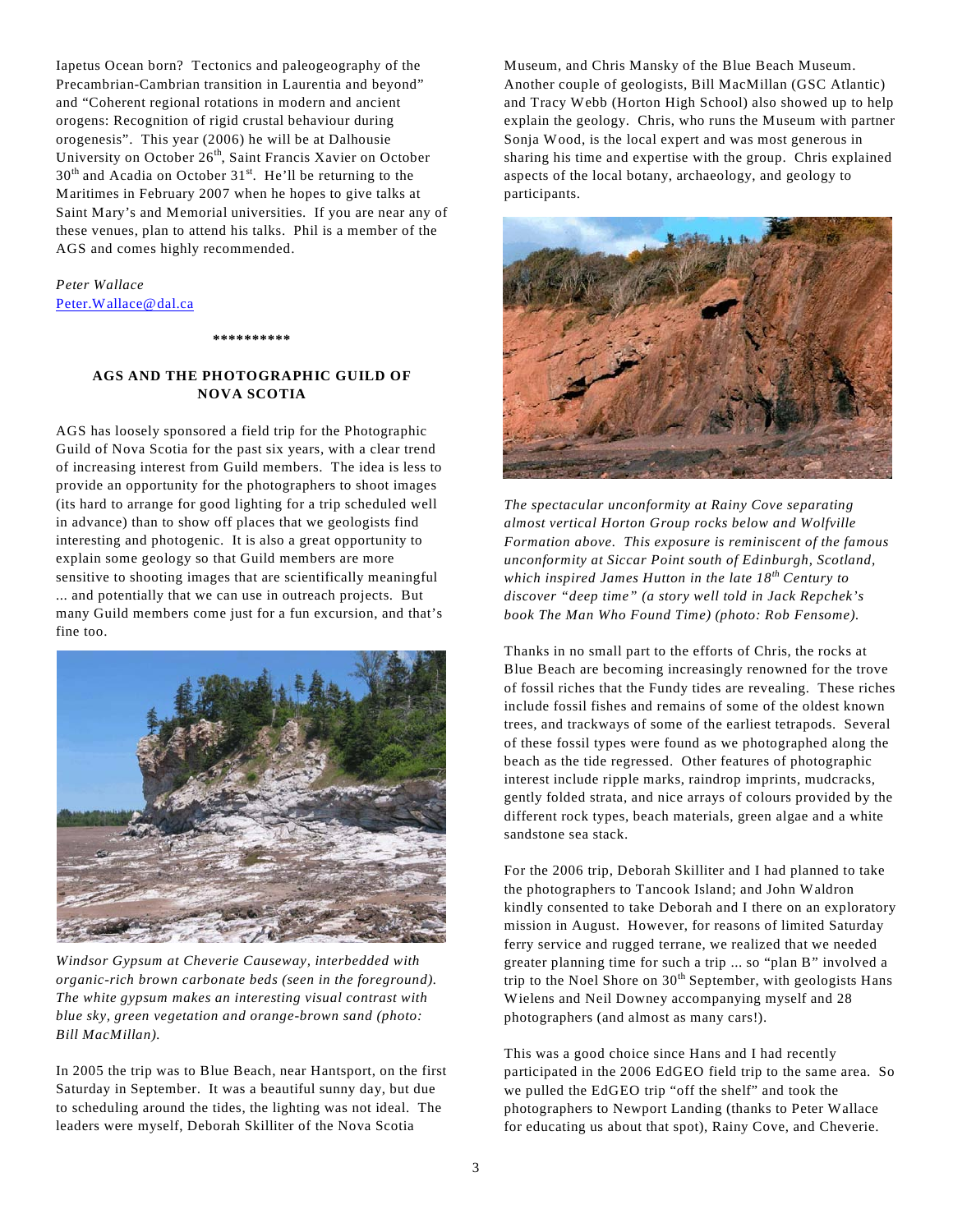

*Patterns and textures in the Windsor gypsum outcrops at Newport Landing make great potential subject matter for photographers (photo: Hans Wielens).*

At Rainy Cove we met a group of Dalhousie students led by illustrious AGS members Grant Wach, Martin Gibling and Liz Kosters. Not often does Rainy Cove hold 60 people at one time; it was more like Victoria Station at rush hour than a Maritimes backwater.

It was a beautiful sunny September day and the experience was widely appreciated, judging from the favourable comments. I think some of the photographers remain a little bemused about all this rock stuff, but others (especially the repeaters) are clearly beginning to have an appreciation that Nova Scotia does have a fascinating ancient history.

If any AGS members would like to one would like to be involved in this initiative, please let me know.

*Rob Fensome* [RFensome@nrcan.gc.ca](mailto:rfensome@nrcan.gc.ca)

# **FIELD NOTES**

---------------------------------------------------------------------------

Notes from the editor based on field observations by David Lentz....

#### **Canadian scientific research rankings**

How does Canadian scientific research rate in comparison with that being conducted in other countries? Should you be interested in such a question, Thomson Scientific has an answer. The well-known publishing company maintains a citation database built by scanning approximately 9000 international scientific journals. In its latest ranking, the company tallied 178212 articles with at least one Canadian author that were published between 2001 and 2005. The articles are categorized into 21 scientific fields, and the fields

are ranked according to the percentage of papers in each field relative to the total for all countries. Canadian scientists authored or co-authored 4.55% of all the papers in the database, and those papers received a higher citation rate than the global average in 18 of the 21 fields (the global average is 3.67 citations per paper).

So how did Canadian geosciences do? Very well indeed. At 7.36%, it turns out that Canadian geologists churn out a lot of print) second only to our colleagues in psychology/psychiatry (7.40%). The relative impact of Canadian geoscience articles, as measured by citations per paper, is deemed to be 10% above the global average. So surely we are all entitled to a collective pat on the back for a job well done. On the other hand, the results are surprising in the context of the negativity about science funding and management that seems rampant these days throughout the Canadian academic, industrial, and governmental geoscience communities. Maybe there is a more complex story hidden in the numbers. Or maybe we should all be consulting with the psychologists! The Thomson Scientific rankings of Canadian science can be found on the Internet at: in-cites.com/research/2006/april\_3\_2006-2.html

#### **Gesner's Dream: The Trials and Triumphs of Early Mining in New Brunswick, by Gwen Martin**

Dr. Abraham Gesner (1797-1864) achieved so much in his Victorian-era lifetime that he could credibly refer to himself as a physician, a surgeon, a geologist, and an inventor. In his spare time he gave public lectures, helped his wife Harriet raise their seven sons and three daughters, and pursued his musical passions by playing the flute and the violin. Tell that to your students or your favourite teenager the next time that they complain of being too busy, and you can have fun watching them roll their eyes. At any rate, Dr. Gesner is often lauded as the inventor of kerosene and the father of the modern petroleum industry. Not so well known is his role as the first government-appointed geologist of New Brunswick (which was the first such post of any British colony).

Gesner's Dream, by Gwen Martin, is not about the man; it is about his conviction, whilst working as provincial geologist, that New Brunswick would eventually become a significant centre for mining. That did happen of course, and Gesner's Dream is a chronicle of the rich three-hundred year history associated with the early development of mining in the province. The book is published by the Geological Association of Canada

(gacdev.ucs.mun.ca/members/publications/view\_pub.php?id=55).

#### **On the associations between music, geology, and the first Canadian rock group**

Whether it is Dr. Gesner playing Scottish Airs on his fiddle, or whether it is the collegial group of musicians playing together each year at the AGS Colloquium, there seems to be a morethan-random association of geologists with music. I have heard several theories as to why this might be: proficiency in either geology or music requires dedication, imagination, and creativity and so those who practice geology might find themselves well-equipped to practice music; long periods of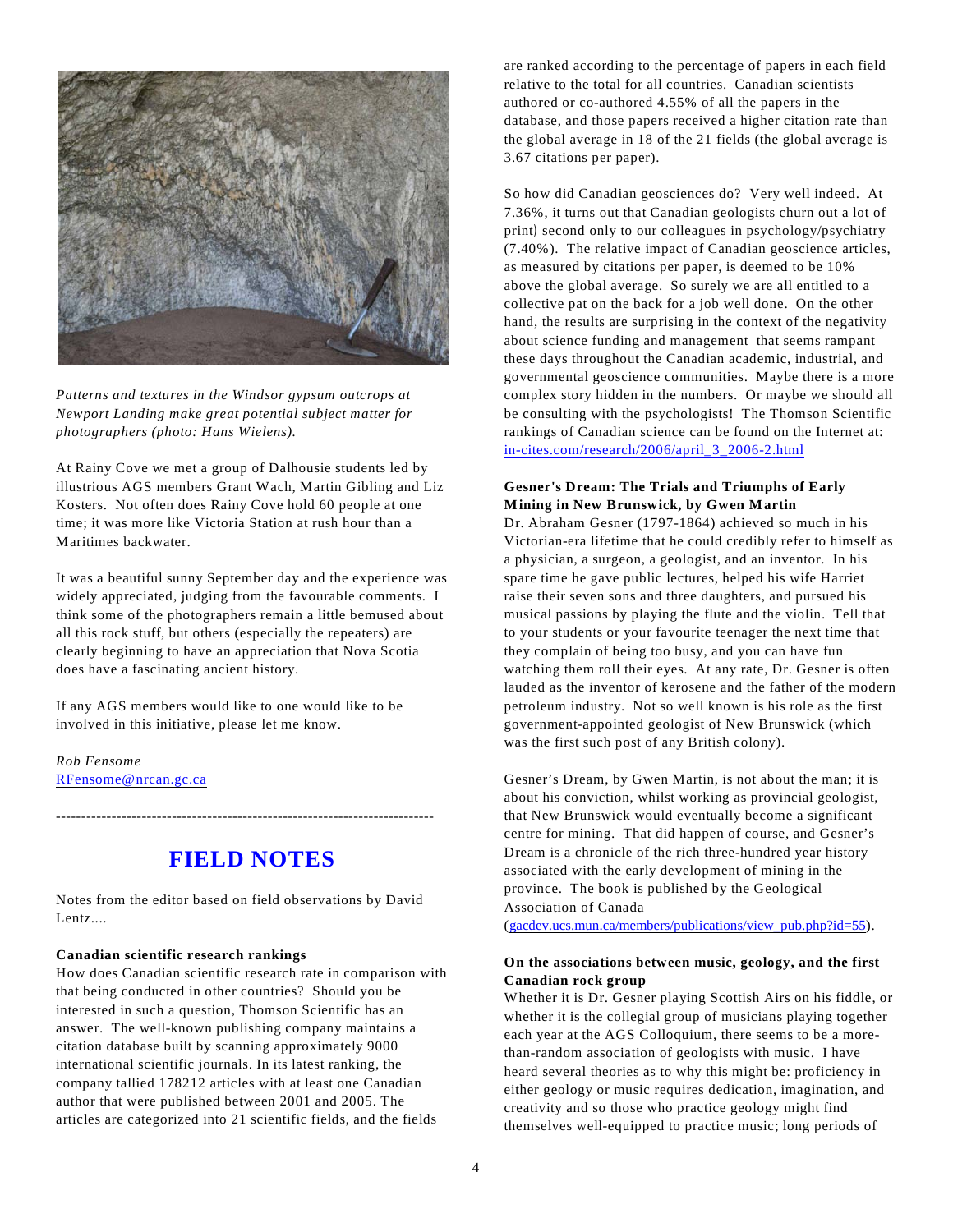isolation in field camps provides strong motivation for geologists to develop any attention grabbing skill that might help attract a mate; and then of course there is the strong affinity that many geologists express for beer, which might be linked to a physiochemical state that creates a perception of musicality which does not exist in reality. Personally, I subscribe to the prudence theory: if one chooses geology as a profession it may well be prudent to have a second potential source of income.

Whether or not they are aware of these theories, the people at Library and Archives Canada have chosen to use a musical analogy to tell the history of the Geological Survey of Canada. Their website [\(www.collectionscanada.ca/rock/](http://www.collectionscanada.ca/rock/))) introduces the GSC as "Canada's First Rock Group" and continues the metaphor with links entitled "Making the Band", "Life on Tour", "The Hits", "Hall of Fame", and "Rock Legacy". With well-written, descriptive text linked to a glossary and to lists of materials for further study, I find the Library and Archives website to be informative for adults and students alike. It also contains many  $19<sup>th</sup>$  century photographs that are absolutely fascinating. They depict the people who comprised some of the early GSC field crews, the conditions they experienced, and the methods they used to explore Canada. There were no mandolins or fiddles to be seen in the photographs, but I am confident that there were musical instruments tucked away in at least a few of those Logan tents!

*John Shimeld* [John.Shimeld@nrcan.gc.ca](mailto:John.Shimeld@nrcan.gc.ca)

# **REGIONAL NEWS AND UPDATES**

---------------------------------------------------------------------------

#### **ACADIA UNIVERSITY**

The Fall term is now well underway, bringing with it a number of major changes to the Geology Department at Acadia. As of October  $1<sup>st</sup>$ , the Dean of Pure and Applied Science moved up to Acting Vice-President, and Rob Raeside moved into the position of Acting Dean in his place. Cliff Stanley took over as Acting Head of the Geology Department. These changes are expected to be in effect until July, 2007. In addition, we are moving toward an administrative merger between the Department of Geology and the Environmental Science program at Acadia, also to be achieved by July, 2007.

Nancy Van Wagoner resigned from Acadia in August to take on a position as Associate Vice President, Research and Graduate Studies, at Thompson Rivers University in Kamloops, British Columbia. We wish her well in this major career move.

Cliff Stanley returned in July from a very successful year-long sabbatical in Perth, Western Australia. Cliff was working with the CSIRO Exploration & Mining Division, and became involved in several of their projects, one involving a low

density laterite geochemical survey across the western half of the Yilgarn Craton, one developing several new partial leach technologies for use in soil geochemistry, and one involving the application of molar element ratio geochemical data evaluation techniques in the interpretation of groundwater compositions and compositional controls. Cliff's biggest negative regarding Australia was the lack of seasons, but this was also his biggest positive. As a result, Cliff was able to ride his road bike year round, effectively riding the distance from Halifax to Vancouver during his time in Oz.

Ian Spooner was the Acadia Liaison for the Deep Roots Music Festival in Wolfville that ran from September 15-17th. As part of his duties Ian organized The Artists @ Acadia seminars on the Acadia Campus featuring Festival artists doing free seminars open to both the Acadia and outside community. Over 280 people attended the seminars and 75 attended a fiddle Master's class taught by Jay Ungar and Cape Breton's own Troy MacGillivray.

Eric E. Hiatt is a visiting scientist at Acadia this term while on sabbatical leave from the Geology Department, University of Wisconsin – Oshkosh. Eric is a chemical sedimentologist who specializes in carbonate, phosphatic, and iron formation sedimentary systems. He is collaborating with Peir Pufahl on an investigation of the sedimentology and lithogeochemistry of Paleoproterozoic phosphatic iron formations in northern Michigan.

Rob Raeside and Sandra Barr led an enthusiastic group of students on a "trans-Cape Breton Island field trip" on September  $15-17$ <sup>th</sup>. We were blessed with exceptional weather, and Laurentia, Ganderia, and Avalonia were displayed to full advantage.

The Fletcher Geology Club is looking forward to an active year. They hosted a welcoming barbecue in the first week of classes, and are planning a number of field trips and social activities, as well as helping with the campus blood donor clinics, a long-standing club tradition.

The year looks busy in terms of visiting speakers and other special events - anyone interested in attending such events at Acadia should periodically check out the website at <http://ace.acadiau.ca/science/geol/index.html>

We welcomed three new graduate students to the department in September.

**Stephanie Anderson** will be working with Peir Pufahl on the chemical sedimentology of Paleoproterozoic phosphatic iron formation in the Labrador Trough and the evolution of the early ocean.

**Sheri Lyon** will be working with Sandra Barr and adjunct professor Sonya Dehler to interpret the source(s) of magnetic and gravity anomalies on the Scotian shelf south of Cape Breton Island and attempt onshore-offshore geological correlations.

**Doug Stiff** will be investigating flood risk in an ungauged watershed in a coastal environment using LiDAR and GIS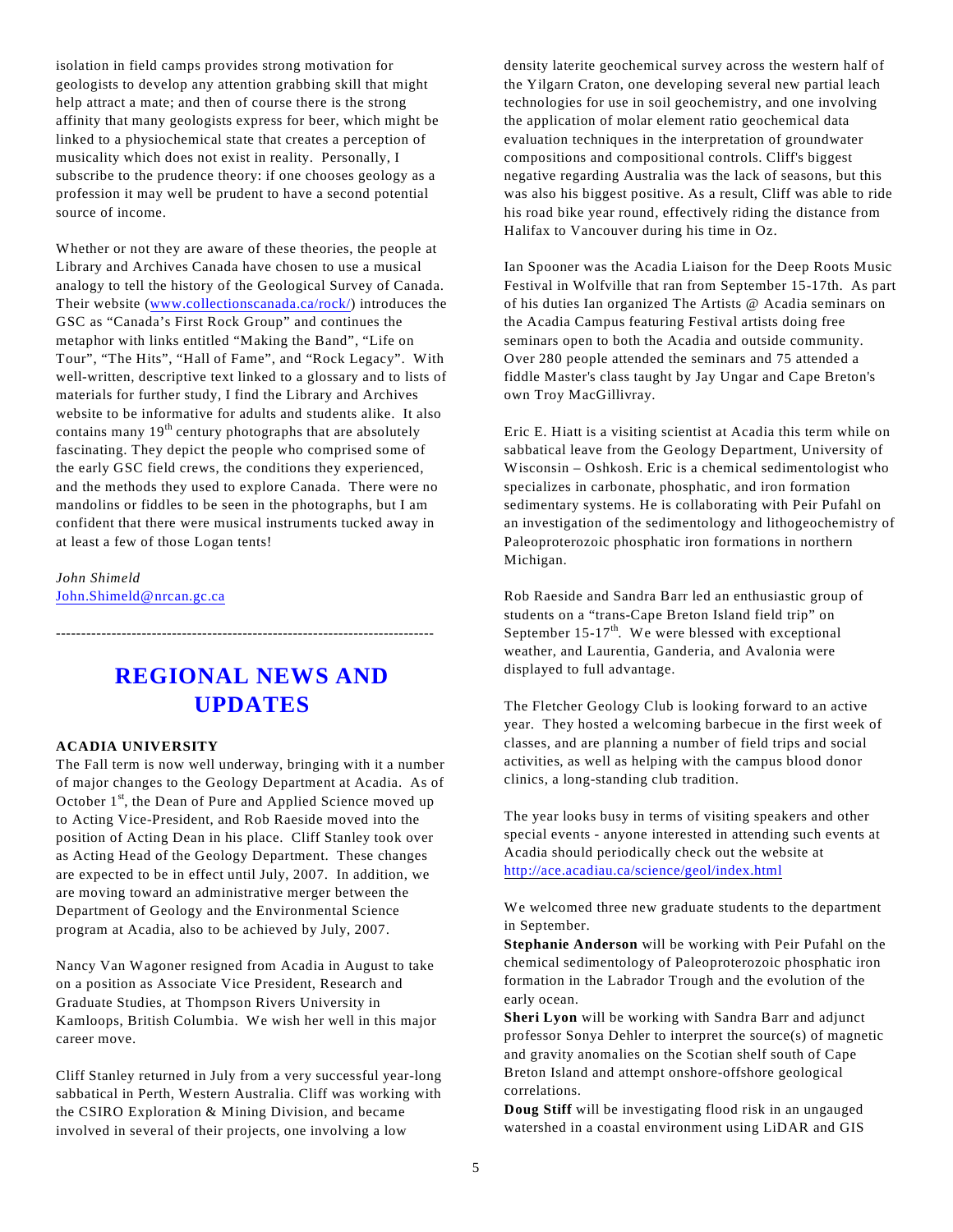Tools, supervised by Ian Spooner.

#### On-going M.Sc. students include **Gleb Bukarin, Andrea Lundrigan, Aaron Satkoski**, and **José Texidor-Carlsson**.

B.Sc. Honours theses in geology and environmental geoscience this year are listed below in alphabetical order by student name.

**Geoff Baldwin** - *Sedimentology and diagenesis of the Carboniferous Windsor Group in the vicinity of Newport Landing, Hants County, Nova Scotia* (supervisor Peir Pufahl). **Rafael Cavalcanti de Albuquerque -** *The southern Nova Scotia wine terroir: A geological and pedological approach*

*including the cation exchange capacity of soils from vineyards* (supervisor Ian Spooner).

**Crystal Laflamme** - *Mineralogy and petrology of the 777 volcanic hosted massive sulphide deposit, Flin Flon, Manitoba* (supervisor Cliff Stanley).

**Mary Samolczyk** - *Arsenic, uranium and other key constituents in water from drilled wells: a study of local geochemistry and its effects on the residents of Grand Pré, Nova Scotia* (supervisors Linda Lusby, Ian Spooner, and Cliff Stanley).

**Tyler Smith** - *A baseline assessment of surface water quality in the Kesagami River Wilderness Area, Ontario* (supervisors Ian Spooner and Trefor Reynoldson).

*Sandra M Barr* [Sandra.Barr@acadiau.ca](mailto:sandra.barr@acadiau.ca)

\*\*\*\*\*\*\*\*\*\*

#### **UNIVERSITY OF NEW BRUNSWICK**

At UNB, Paul Wilson defended his Ph.D. on the "Structural Geology, Tectonic History and Fault Zone Microstructures of the Upper Paleozoic Maritimes Basin, Southern New Brunswick". He was supervised by Prof. Joseph C. White.

Also, Richardo O'Neil White defended his M.Sc. thesis on "Pseudo-3D seismic imaging of intertidal and sub-tidal zones at Waterside Beach, Bay of Fundy"; he was supervised by Prof. Karl Butler.

As of July  $1<sup>st</sup>$ , Prof. Joe White passed over the reigns of the department over to Prof. Bruce Broster, who became Chair. Bruce has an active agenda. Most recently, he led (with Prof. David Lentz) a 1-day field trip for first year students up the Trans-Canada highway, which is always a fun event. Bruce has also been active trying to replace a few vacated positions in the department, and following up on our advertisement for a tenure-tract position in Metamorphic Petrology/Material Science.

Geology has been taught at UNB for 170 years. This September, history was made as the advanced field school  $(3<sup>rd</sup>$ year, led by Prof. Joe White), for the first time, was attended entirely by female students. Congratulations and welcome to the  $21<sup>st</sup>$  century.

Prof. Cliff Shaw pulled together a very classy UNB Geology

Alumni Newsletter that will soon be posted on the Geology Department website. This is a nice compliment to the website which we use to note important past events at the university.



*Left to right: Lydia Calhoun, Angela Page, Sarah O'Brien, Kristy-Lee Beal, Michelle McKeough, Jillian Craig, Erin Powe (photo: David Lentz).*

Prof. Karl Butler is still on sabbatical in Perth Australia. He recently is back from a week long excursion deep in the outback, where he helped out with a geophysics field school.



*Karl made his first marsupial friend in the outback; I think he was attracted to the efficiency of the multiple pockets. Come back soon Karl....we need you!*

Dr. Adrian Park continues working with Prof. Dave Keighley (UNB) and Clint St. Peter (NB DNR) on the structural evolution of the Tournaisian basins of SE New Brunswick. Fieldwork this summer concluded the first phase of this work through the Hillsborough-Elgin area (NB). In May, with Prof. Dave Lentz (UNB) and Prof. Nelson Eby (U. Mass), Adrian also helped lead a post-GAC/MAC field trip through the Monteregian Hills (Oka, Mount Royal, Ile Ste-Helene, Mont St. Hilaire). Prof. Ron Pickerill remained extremely busy as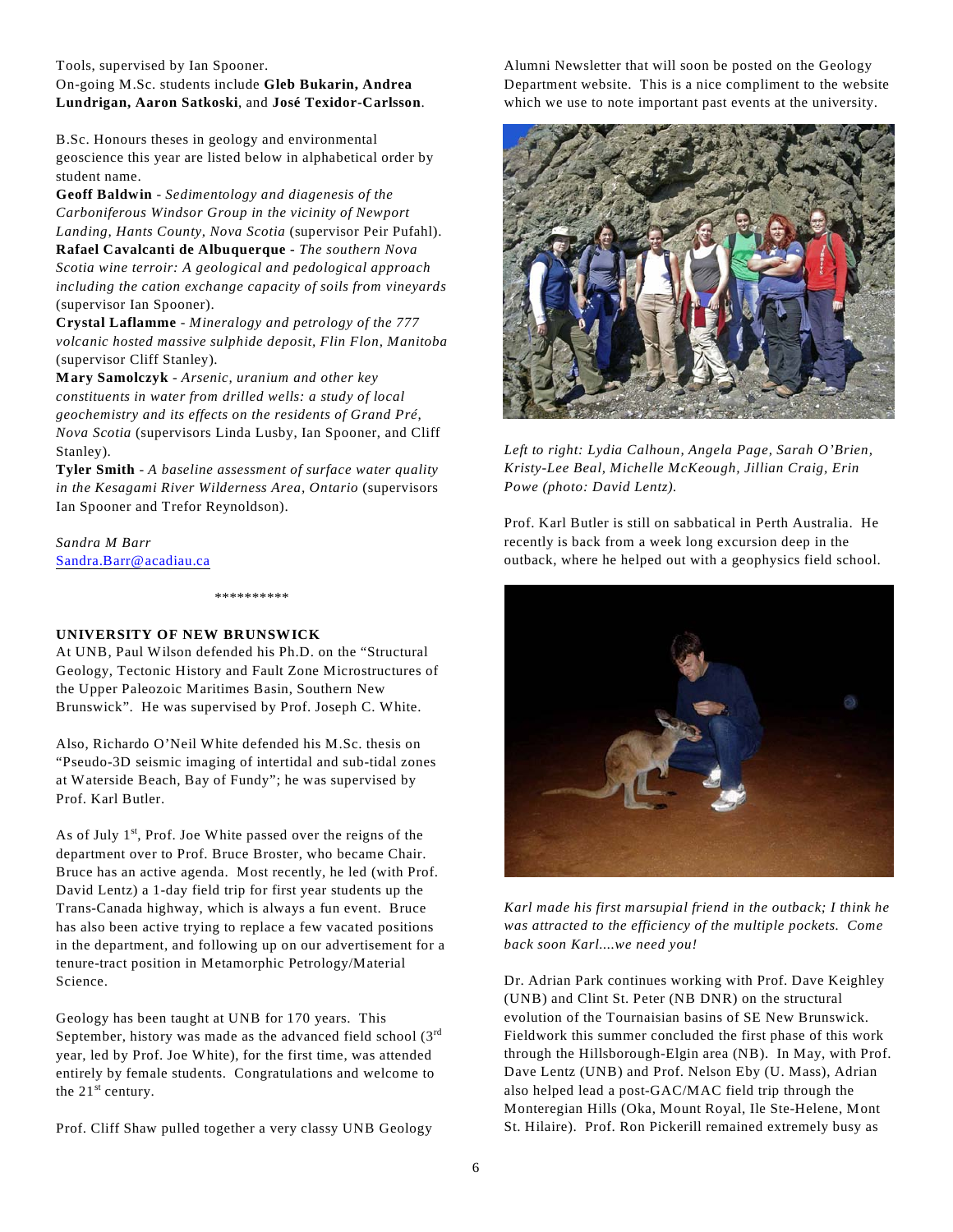the editor for several journals.

On Thursday October  $5<sup>th</sup>$ , approximately 25 students and a dozen alumni and friends of UNB Geology attend the 'CIM Student-Industry Meet & Greet', with NB CIM pitching in pizza and pop. Paul Rennick (NB CIM President 2005-2007) gave a great presentation of the role that CIM National ([www.cim.org](http://www.cim.org)&)) and NB CIM Branch play in professional development and networking. NB CIM contributes to the annual NB student geoscience scholarship program of which many of our students have benefited. Paul (NB DNR-Minerals staff) is an alumni of UNB, graduating with his B.Sc. in 1982.

At the end of the mixer, Andy Cormier (CIM District 1 Chair and NB Coal superintendent for NB Power) announced that NB Coal will donate the popular book 'Gesner's Dream', authored by Gwen Martin (local author and geoscientist), to every student attending this event.

*David Lentz* [Dlentz@unb.ca](mailto:Dlentz@unb.ca) and *Bruce Broster* [BBroster@unb.ca](mailto:bbroster@unb.ca)

# **AWARDS AND NOMINATIONS**

---------------------------------------------------------------------------

## **Call for Applications Mary-Claire Ward Geoscience Award 2007**

The Selection Committee for the Mary-Claire Ward Geoscience Award is now calling for applications for the third annual presentation of the award. The award honours the many contributions to the Canadian geoscience community of Mary-Claire Ward, a past-president of GAC, long-serving chair of PDAC's Geoscience Committee, and former chairperson of Watts, Griffis and McOuat Limited. The award, which consists of a \$3,000 prize, a certificate and an opportunity to attend the annual meeting of either the Prospectors and Developers Association of Canada or the Geological Association of Canada, will be made to support a graduate student whose research has a strong emphasis on field mapping, in recognition of Mary-Claire's strong belief in the importance of this work.

**Eligibility**: Full time graduate students attending a Canadian university and undertaking a Canadian geoscience thesis that has a focus on field mapping (e.g. bedrock or surficial geology, geochemistry, geophysics) are eligible for the award. The student must have active student status until at least the last day of April, 2007. Previous recipients of this award are ineligible to apply.

**Selection Criteria**: Applicants will be assessed on the

contribution of their work to geoscience mapping in Canada, their academic qualifications and supporting statements from sponsors.

**How to Apply**: Additional information about the award, application procedures and application forms will be posted on the websites of the PDAC ([www.pdac.ca](http://www.pdac.ca)) and the GAC ([www.gac.ca](http://www.gac.ca)).

**Application Deadline**: December 15, 2006

\*\*\*\*\*\*\*\*\*\*

### **Call for Award Nominations**

## **AGS Distinguished Scientist Award (Gesner Medal)**

**Criteria**: 1) The Award is made to a person who has, through her/his own efforts (publications, maps, memoirs, etc.), developed and promoted the advancement of geoscience in the Atlantic region in any field of geology. 2) The contribution of the person should be of large enough scope to have made an impact beyond the immediate Atlantic region. 3) The person does not have to reside in the Atlantic region nor be a member of the Atlantic Geoscience Society. 4) The person must be alive and active in geoscience research, although not necessarily full time in the Atlantic region.

#### **AGS Distinguished Service Award**

**Criterion**: This Award shall be given in recognition of exceptional and altruistic contributions to the Atlantic Geoscience Society over a long period of time. There are no specific criteria other than this.

**Nomination Procedures**: 1) A statement of between 500 and 1,000 words, succinctly explaining how the candidate meets the selection criteria (see above). 2) Supporting documentation from the nominator and a letter of support from the seconder. The supporting documentation could include items such as (i) selected bibliography (must consist of *no more than* 20 key references; a complete bibliography including abstracts is not needed); (ii) documentation of impact of work; and, (iii) supporting letters from referees other than the nominator and seconder. 3) The nominator and seconder shall be members in good standing of the Atlantic Geoscience Society at the time of nomination.

#### **Deadline for Nominations**: December 15, 2006

If possible, nominations, supporting letters, and all documentation should be submitted electronically to allow easy transmission to judges. Please submit to:

*Michael Parsons* [Michael.Parsons@NRCan.gc.ca](mailto:Michael.Parsons@NRCan.gc.ca)